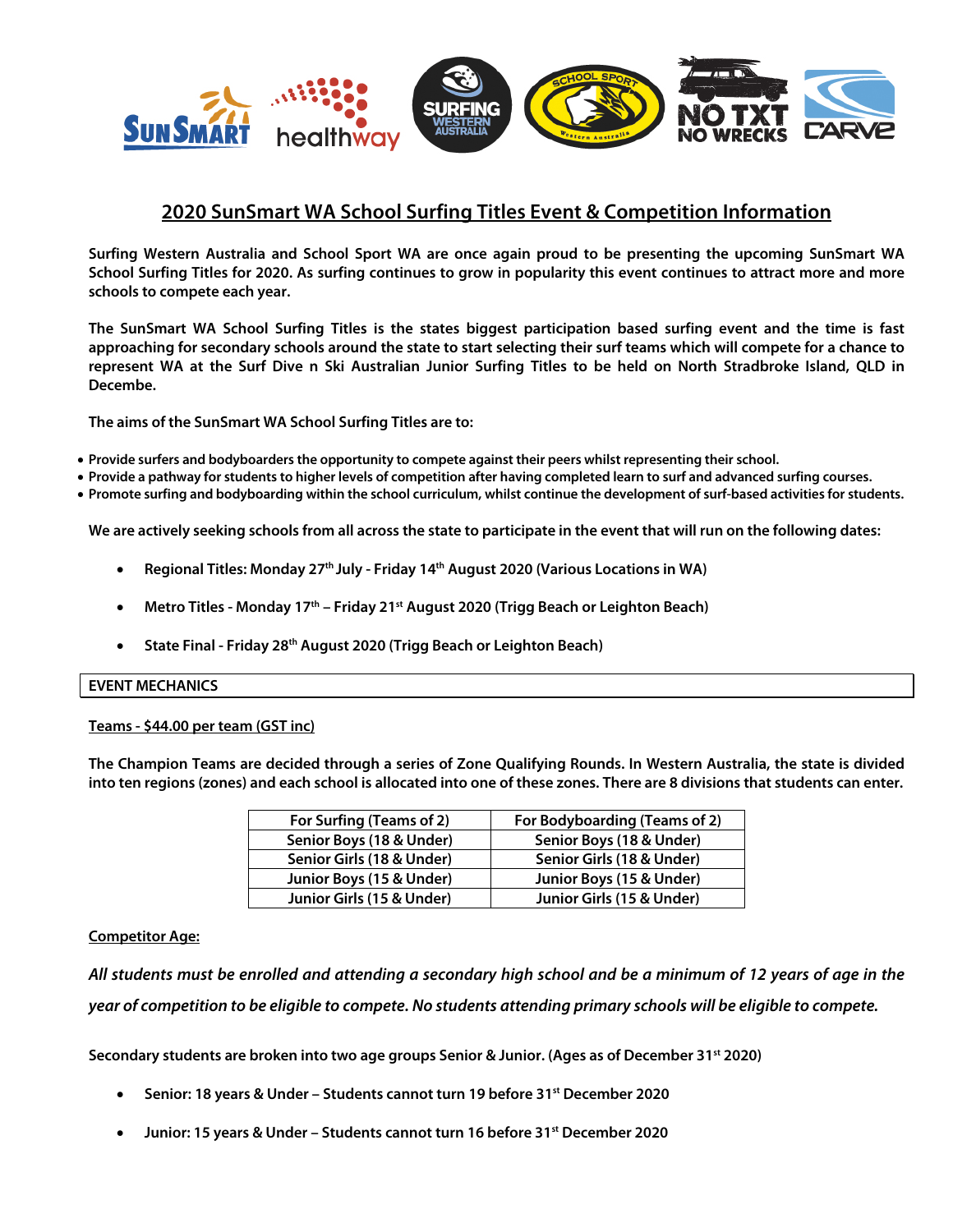### **STATE TEAM SELECTION – AUSTRALIAN JUNIOR TITLES 2019**

**Only the winning team in each of the SURFING division at the State Finals will be selected to represent WA in the Surf Dive n Ski Australian Junior Surfing Titles to be held in Queensland from the 28th November to the 5th December 2020**

## **2020 COMPETITION DETAILS**

## **ENTRIES FOR ALL REGIONAL ZONES CLOSE ONE WEEK PRIOR TO EVENT**

## **ENTRIES FOR ALL METRO ZONES CLOSE WEDNESDAY 12th AUGUST 2020**

#### **REGIONAL QUAILIFYING DATES**

| <b>ZONE</b>          | <b>DATE</b>              | <b>CONTACT</b>                                                                                                                                                        |
|----------------------|--------------------------|-----------------------------------------------------------------------------------------------------------------------------------------------------------------------|
| Northern (Geraldton) | Mon 27th JULY            | Justin Majeks - Surfing WA<br>justin.majeks@surfingwa.com.au<br>or<br>Keith Roffman - Strathalbyn College<br>0419 988 756<br>kroffman@scc.wa.edu.au                   |
| Peel (Mandurah)      | Mon 3rd AUG              | Justin Majeks - Surfing WA<br>justin.majeks@surfingwa.com.au<br>Ωr<br>Peter Skeggs at Frederick Irwin<br>9581 6777 / 0438 461 549<br>skeggsp@frederickirwin.wa.edu.au |
| <b>Bunbury</b>       | Wed 12 <sup>th</sup> AUG | <b>Justin Majeks</b><br><b>Surfing WA</b><br>justin.majeks@surfingwa.com.au                                                                                           |
| South West (M/River) | Thurs 13th AUG           | Justin Majeks - Surfing WA<br>justin.majeks@surfingwa.com.au<br>or<br>Berin Sluiter - Margaret River SHS<br>0403 611 391<br>Berin.Sluiter@education.wa.edu.au         |
| Southern (Denmark)   | Fri 14 <sup>th</sup> AUG | <b>Justin Majeks</b><br><b>Surfing WA</b><br>justin.majeks@surfingwa.com.au                                                                                           |

#### **METRO QUAILIFYING DATES**

| <b>ZONE</b>             | <b>DATE</b>              | <b>CONTACT</b>                                                   |
|-------------------------|--------------------------|------------------------------------------------------------------|
| Metro 1 – Trigg         | Mon 17 <sup>th</sup> AUG | <b>Surfing WA</b><br>9448 0004<br>justin.majeks@surfingwa.com.au |
| Metro 2 – Trigg         | Tues 18th AUG            | <b>Surfing WA</b><br>9448 0004<br>justin.majeks@surfingwa.com.au |
| Metro 3 – Trigg         | Wed 19th AUG             | <b>Surfing WA</b><br>9448 0004<br>justin.majeks@surfingwa.com.au |
| Metro 4 - Trigg         | Thurs 20th AUG           | <b>Surfing WA</b><br>9448 0004<br>justin.majeks@surfingwa.com.au |
| Jnr & Snr Girls - Trigg | Fri 21 <sup>st</sup> AUG | <b>Surfing WA</b><br>9448 0004<br>justin.majeks@surfingwa.com.au |

#### **STATE FINAL DATES**

| <b>ZONE</b>                       | DATE                     | <b>CONTACT</b>                                                   |
|-----------------------------------|--------------------------|------------------------------------------------------------------|
| <b>STATE FINAL</b><br>Trigg Beach | Fri 28 <sup>th</sup> AUG | <b>Surfing WA</b><br>9448 0004<br>justin.majeks@surfingwa.com.au |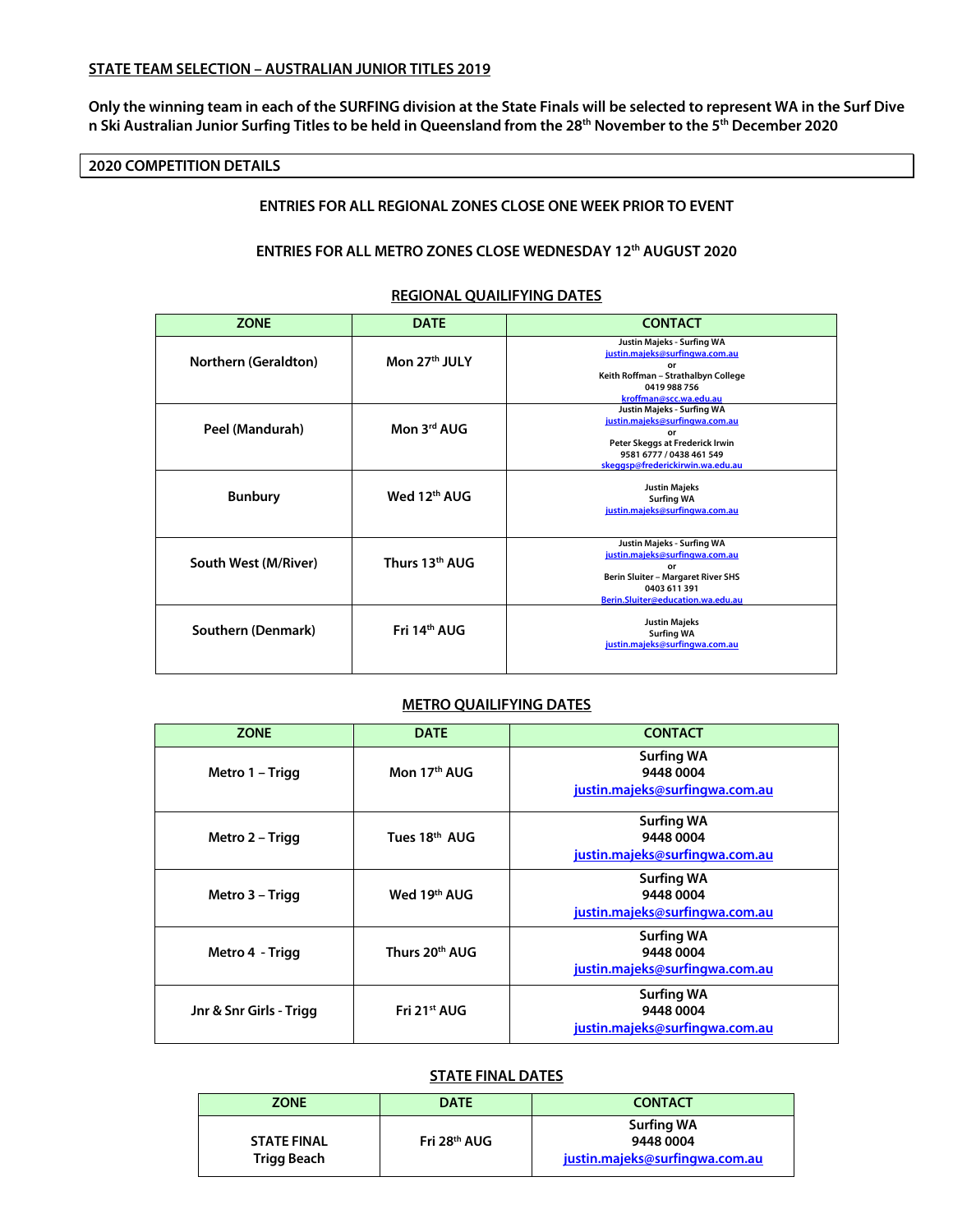# **2020 SCHOOL SURFING TITLES IMPORTANT INFORMATION**

# **School Nominations:**

**Schools can nominate their teams and students two ways:**

**1 - Online via the School Sport WA website: www.schoolsportwa.com.au/interschool/secondary/other/surfing**

**2 - Manually via the attached schools nomination form for those of you who prefer the old school manual method.**

## **Competitor Competency:**

**Surfing WA reminds all schools, teachers and likely competitors that this is a surfing competition and not a 'learn to surf' opportunity. We are seeking students who are keen and active surfers that own their own equipment. All competitors must be competent swimmers able to swim 50m (in the ocean) unaided and tread water for 1 minute. It is school's responsibility to ensure all students meet this minimum requirement.**

*Please remember this is a surfing event and not a learn to surf opportunity.*

## **Divisions and Disciplines:**

**Students can compete in one age group only, either Junior or Senior, but they can compete in both surfing and bodyboarding if they wish. Schools are only guaranteed entry of up to 2 teams in each division. (ie: 2 Open Boys Bodyboarding Teams, 2 Junior Boys Bodyboarding Teams etc). If numbers allow extra teams will be accepted, but schools must contact Justin @ Surfing WA prior to this being approved.**

**We remind teachers that regional competitions are limited to 2 teams per school per division, given the tight timeframes needed to complete the events in just one day. Please contact Justin Majeks if your school has increased demand for teams / positions.**

## **Competitor Briefing:**

**All school staff and students will be required to be at the beach for a competitor briefing at 7.45am sharp. Competition will begin at 8.00am SHARP each day. An event heat draw and format will be distributed to schools prior to their day of competition.**

## **Essential Items To Bring:**

- **All surf equipment (surfboard / bodyboard, wetsuits, towels)**
- **Food and drinks for the day**
- **School banner / flag**
- **Some shelter for students if possible (Surfing WA will provide tents but there may not enough to cover everyone if it rains)**
- **Positive attitude**
- **Change of warm clothes**

## **Supervision:**

**Please note that schools are required to provide adequate supervision of students for the day. This can be teachers or students' parents, but please remember Surfing Western Australia will only be responsible for supervising students while they are in the water competing in their heats. At all other times students are the responsibility of the school. Surfing WA follows all Department of Education standards and ratios in relation to student supervision and safety.**